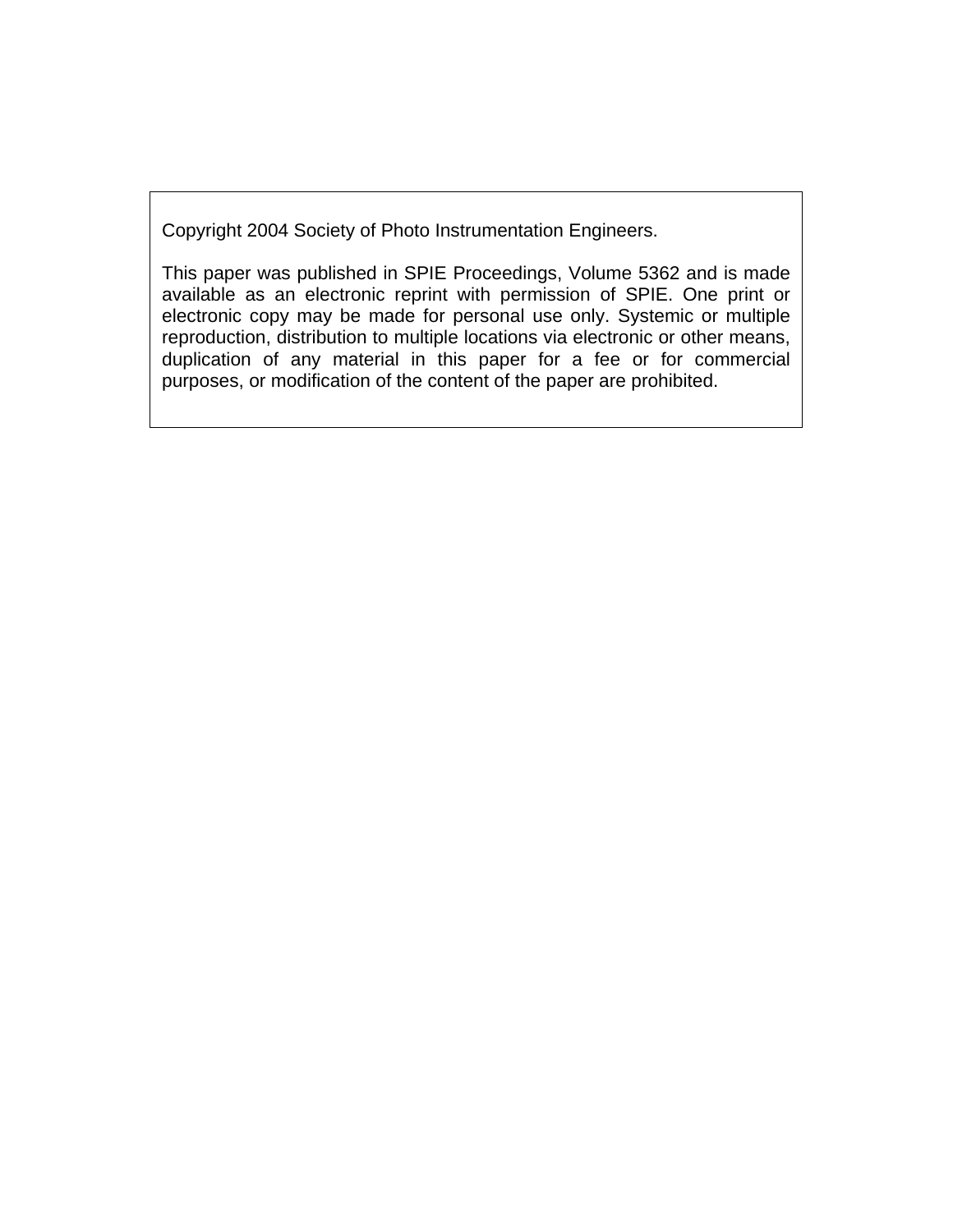# **Development of large-array spatial light modulators**

Steve Serati, Kipp Bauchert and Peter Millett Boulder Nonlinear Systems, Inc. 450 Courtney Way, #107 Lafeyette, Colorado 80026

## **ABSTRACT**

Newer silicon foundry processes make possible high-resolution backplanes (i.e. larger arrays with more line pairs per millimeter). Higher resolution is a benefit of the small geometry processes being developed for the electronics industry. Unfortunately, the trend is to shrink the circuits and decrease the operating voltage of the chip. For liquid crystal on silicon (LCoS) devices, the loss in voltage has a negative impact on performance. Higher voltage provides the excitation to achieve good response time with sufficient modulation depth from liquid crystal electro-optic modulators. This paper discusses the development of large array devices using the smaller geometry processes and some of the techniques used to retain good performance from the liquid crystal modulators.

Keywords: Liquid crystal on silicon, spatial light modulators

#### **1. INTRODUCTION**

Large array devices using Liquid Crystal on Silicon (LCoS) technology are not new. LCoS technology is being used for high definition television  $(HDTV)^{1}$  along with other microdisplay technologies such as Thin Film Transisitor (TFT) and Digital Mirror Devices (DMD). Microdisplays are sometimes used as spatial light modulators (SLMs) as an alternative to devices specifically designed for SLM applications. There are several problems with using microdisplays for SLM applications such as:

- the cumbersome format (4/3 or 16/9 aspect ratios instead of  $2<sup>n</sup>$  square arrays),
- meager unit-circle coverage<sup>2,3,4</sup> (*x*e<sup>-j/ $k\pi(x)$  instead of *x*e <sup>-j2 $\pi(y)$ </sup> where *k* is a constant having a value</sup> between 0 and 1 and *x* and *y* are independent variables ranging from 0 to 1),
- insufficient frame rate for anything other than binary operation (typically full gray scale is generated at video rates), and
- moderate spatial resolution (pixel pitch >10 microns).

Of the various deficiencies, the lack of resolution (measured in line pairs per millimeter (lp/mm) or pixel pitch) has one of the largest effects on the size and weight of the optical subsystem. As an example, the focal length, which scales the Fourier transform of the input data to the spatial frequency filter in an optical correlator, increases with the square of the pixel pitch of the SLM, assuming one SLM type is used at the input and filter planes.<sup>5</sup> In a typical correlator design, the optical path is basically four focal lengths from input to output, which are all affected by the SLM pixel pitch. Consequently, larger pixels produce larger optical path lengths. Longer optical paths generally add to the size and weight of the optical system, even if techniques to fold or compress the path are used. Therefore, high-resolution SLMs are a definite advantage from a system standpoint.

The electrical addressing of large arrays is another aspect that differentiates SLMs from display devices. In most processing applications, it is desirable to process data at rates that exceed 50-60 Hz. Faster than video addressing is desirable even if the input is real-time feed from a CCD camera. For example, there are a variety of processing applications that require multiple filter patterns to analyze a frame of video, such as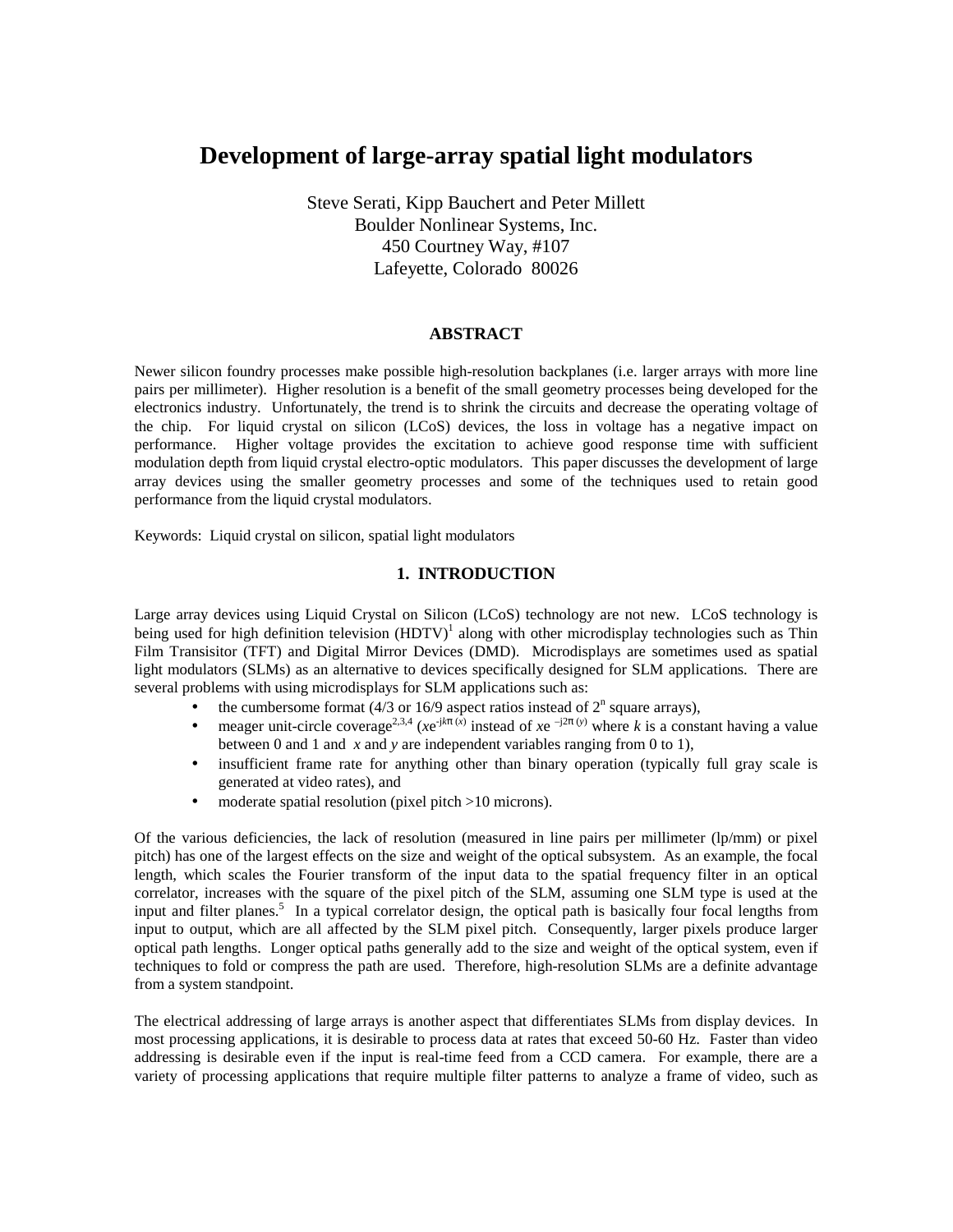determining the orientation of a part as it is being inserted into an assembly. In this case, a sequence of filter patterns that detect orientation can be applied per frame, if the SLMs and detectors are capable of operating at a faster rate. Essentially, faster SLMs allow more information to be extracted or more noise to be rejected regardless of the input source or filter algorithms being used.

Aside from pure optical data processing, high-resolution SLM's are also an enabling technology for holographic data storage. As the volume of data increases, the physical size of the storage medium becomes important. Holographic methods store data in a "page" format inside a crystalline or photo-polymer medium. The use of three dimensions, as opposed to the two-dimensionality of magnetic data storage devices, is the great advantage of this technology. The current storage density of these systems is 300 Gbits/square inch, and is improving rapidly as purer storage mediums become available and data redundancy is reduced.

In this paper, we discuss the development of large array SLMs that are capable of operating at over a 1000 frames per second and have more than 50 lp/mm (<10 micron pixel pitch). Today, one device with a twodimensional pixel array exists that fits into this category, which is a 512x512 SLM (refer to Figure 1). However, other SLMs with 100 lp/mm or more are being developed, including 1024x1024 SLM. The 512x512 device was developed three years ago. It has a 7-micron pixel pitch, and the active area is 3.6 mm x 3.6 mm. The device has a flat fill factor of approximately 84%. The load period for one frame of data is 164 µs, driving eight bits per pixel. This 512x512 system uses drive electronics that receives data over the PCI bus. The 1024x1024 device now being developed takes the design one step further by shrinking the pixel pitch to 5 microns (100 lp/mm) and retaining a load period of 164 microseconds although there is four times more data per frame.



Figure 1. 512x512 (7µm) liquid-crystal-on-silicon SLM and 1 KHz gray-scale image generated by the device.

## **2. HIGH-RESOLUTION BACKPLANES**

As the name implies, the liquid-crystal-on-silicon SLM optical head consists of a layer of liquid crystal sandwiched between a cover glass and a VLSI backplane in a PGA (pin grid array) package as shown in Figure 2. The VLSI backplane receives analog voltage signals through a limited number of input lines and routes the signals to the appropriate phase shifter element using a multiplexer arrangement (refer to Figure 3). Each array element has a storage capacitor for holding the analog voltage level on the LC addressing electrode as the other array elements are loaded or refreshed with data. Therefore, the voltage across the LC layer remains constant until new data is loaded into the array. The load rate for the whole array is faster than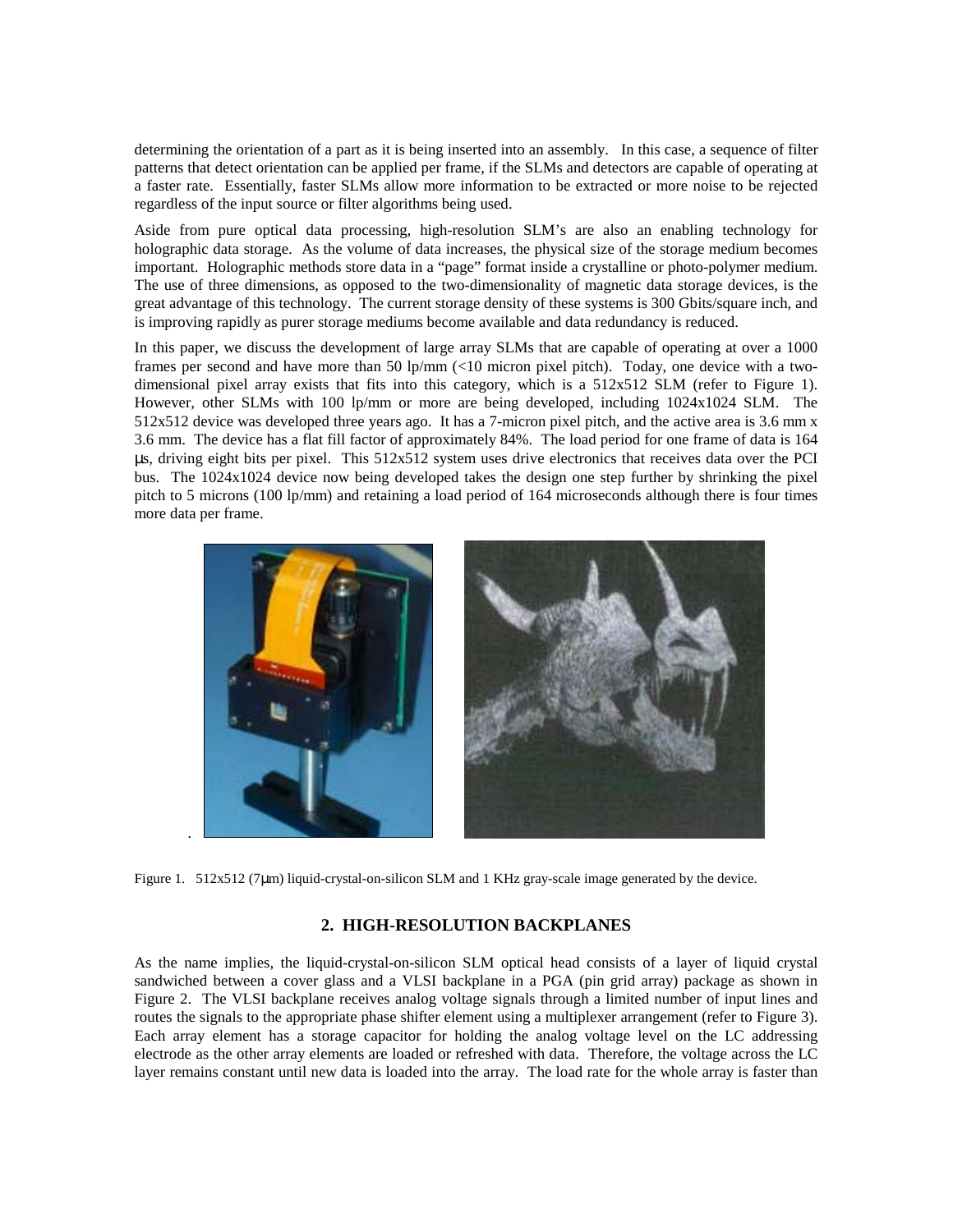the response of the LC producing a static pattern across the device. With this type of operation, data is quickly loaded into the array with a minimum number of electrical interconnects to the SLM.



Figure 2. Drawing of an assembled SLM in cross-section.



Figure 3. Block diagram of LCoS SLM addressing circuits.

The addressing structure is fabricated through commercial VLSI foundries. Most semiconductor foundries are moving to smaller geometry processes (i.e. higher resolution lithography). The smaller geometries allow greater circuit integration and provide faster circuitry with less power consumption. Today, semiconductor foundries commercially offer process sizes ranging from a few microns to a tenth of a micron. As the process size decreases, smoother (shinier) metals are used and layer thicknesses are made more uniform by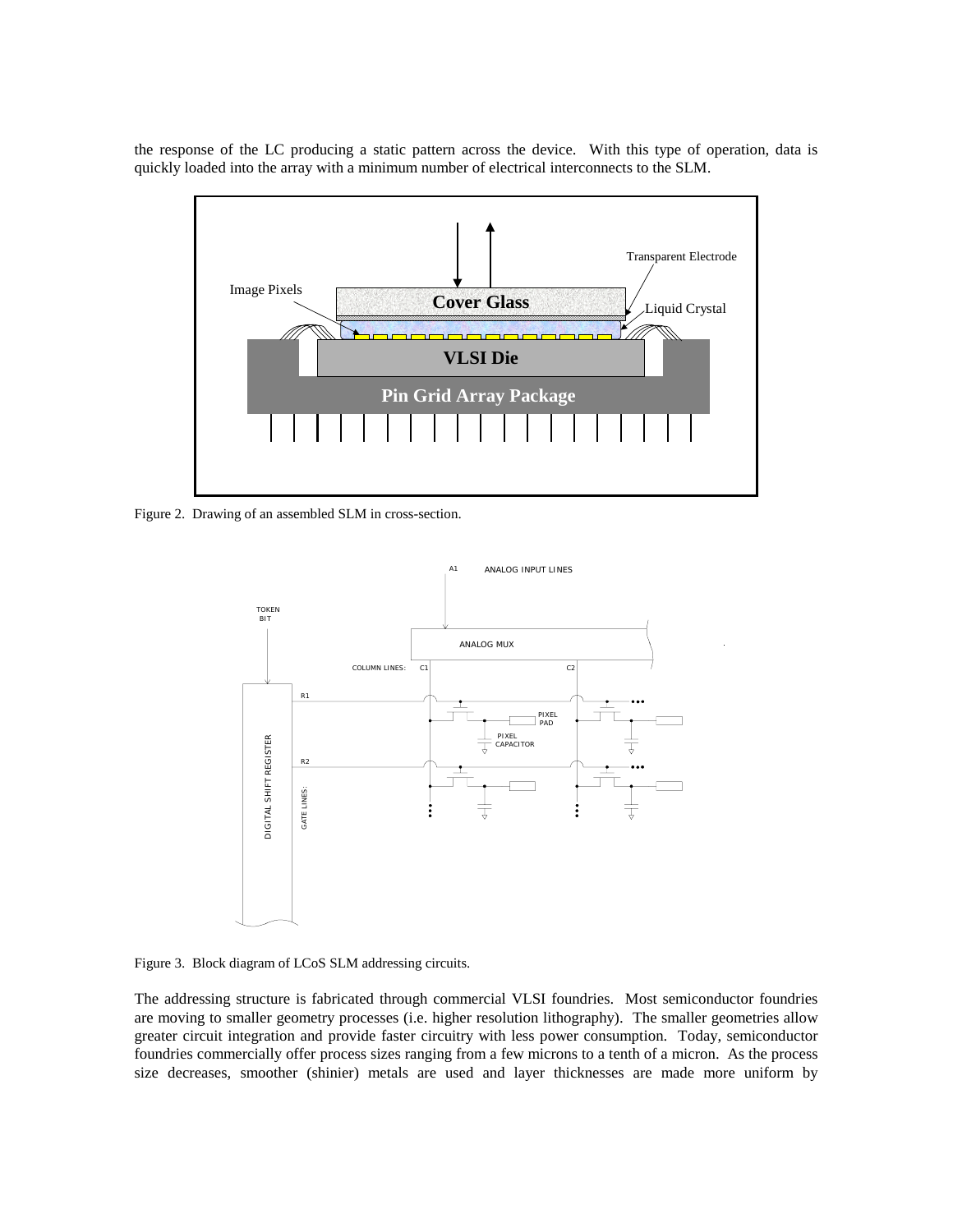planarization techniques such as chemical-mechanical polishing (CMP). These process changes are meant to improve electrical yield, but they greatly contribute to the optical quality of the silicon backplane by eliminating topography that scatters light. Therefore, the general trend in semiconductor fabrication offers significant advantages for producing LCoS SLMs, but it is not all beneficial. Higher resolution lithography allows the electrode pitch to be reduced at the cost of reduced operating voltage.

For high-resolution backplanes, the spacing requires sub-micron foundry processes with design rules that allow the addressing circuits to be as tightly packed as the electrode structure. It is these spatial requirements that limit the operating voltage at the pixel. In the minimum one-gate-per-pixel design, shown in Figure 3, the actual drive voltage at the pixel is limited due to the body effect of the pass gates to some voltage less than the supply voltage. As the geometry of the pass gate decreases, the body effect increases which further reduces the voltage available at the pixel. Therefore, a small-geometry process may operate at supply voltages that rival larger-geometry processes, but these processes when used at their finest resolution detrimentally impact the drive capability of the device (i.e. voltage at the pixel electrode). Voltage provides the field that switches the LC modulator. The amount of voltage needed for a particular LC modulator is a function of the LC material, cell thickness and LC alignment.

With higher-resolution backplanes, the smaller pixel area reduces the capacitance at each pixel. Capacitance is needed to store charge which represents the analog data at the pixel and provides the field amplitude for controlling the LC modulator. Unfortunately, the field at the pixel is depleted as the FLC modulator switches since the polar molecules of the FLC neutralize the charge stored at the pixel. A smaller capacitance causes the field to be neutralized faster, reducing the switching capability of the pixel. To mitigate this problem, data is continuously loaded at a high data rate. The update rate is several thousand frames per second, which is achieved using high-speed drivers and parallel addressing techniques. This addressing technique for analog LCOS devices has several benefits. First, a fast update rate refreshes the charge stored at each pixel before it bleeds off. Since the field created by the charge switches the LC, a fast refresh cycle keeps the image from fading. With this capability, a strong field is maintained across the LC. A second benefit is that this technique reduces cross talk between pixels, since the active drivers are connected to a specific row and column line for a time period that is shorter than the response time of the LC. Therefore, the drive signal is confined to a single pixel, since it is the charge captured by the pixel capacitor and not the transient signal addressing the pixel that switches the LC. A third benefit is that this type of addressing scheme allows us to produce a variety of drive signals, thus giving us the capability to drive any type of LC modulator.

Figure 4 shows a floor plan and VLSI layout of the 1024x1024 chip. The addressing circuitry is at the top of the chip. This circuit multiplexes 64 analog inputs into the pixel array located in the active area. The active area is 5.12 mm (1024 x 5  $\mu$ m) per side. The active area is surrounded by dummy pixels which reduce the adverse effects of chemical-mechanical polishing (CMP). CMP locally planarizes the die, removing the variations caused by the successive depositions and etching procedures used to fabricate the underlying circuitry. The planarization procedure provides tremendous improvement in the local flatness of the pixel. However, CMP is performed on the entire wafer. Between the individual die on the wafer are "scribe lines" to facilitate the cutting apart of the die on the wafer. These scribe lines produce local hills and valleys that affect the height of the polished layers. Subsequent layers conform and accentuate these irregularities. The dummy pixels provide a buffer zone from these areas to spread the dome produced by the CMP process over a larger area. With most of the curvature being at the edge of the die (outside of the active area), this configuration produces a flatter active area. Also, this dummy pixel area can be used to drive the coverglass electrode, since the dummy pixel pads are all interconnected and this connection is brought out to a bond pad. To provide the necessary bond pads for 64 data lines, control signals, power and ground connections and test signals, three sides of the chip are used. The large area between the dummy pixels and the bond pads at the top of the chip is an impedance matching circuit. Without the impedance matching circuit, the load for each data line varies, since the data signals come in on different bond pads and travel a different distance to their respective column multiplexers. For 100 MHz operation, this circuit is needed to prevent addressing artifacts at the pixels. The design is targeted for the 0.35µm silicon foundry process. The calculated fill factor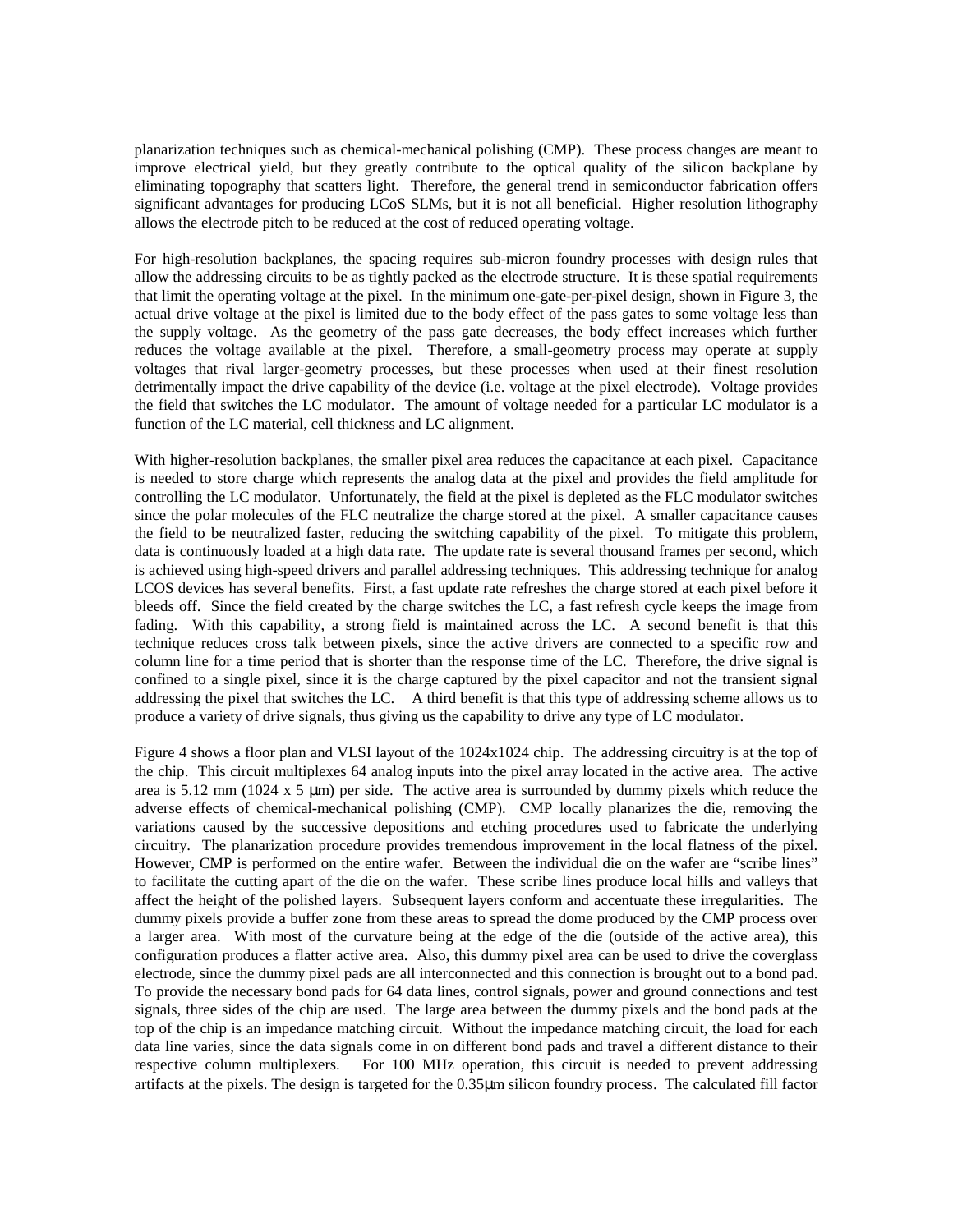with this design is 77.4%, comparable to the fill factor of 83.6% for the 512x512 7 $\mu$ m pitch backplane. The actual fill factor and zero-order diffraction efficiency in the device is expected to be lower than the calculated maximum of the 5µm pitch pixel just as it was in the 7µm pitch pixel.



Figure 4. The floorplan and VLSI layout for a 1024x1024 chip. The active area is only 35 % of the die size, due to the dummy pixels.

# **3. LARGE-ARRAY SLM DRIVE ELECTRONICS**

A major processing bottleneck in high-frame-rate SLM applications is the electronic interface to the SLM. This bottleneck becomes more of an issue as the array size grows. Therefore, better techniques for supplying data to the SLM need to be developed. The main goals of the next generation SLM controller include:

- Ability to drive a 1024x1024 SLM device at up to 1,000 frames per second
- Modular, extensible design
- Host-independent interfaces e.g., a network interface, capable of a high data transfer rate
- Compatible with existing, smaller SLM products
- Small physical size
- Low power operation

With this next-generation design, there are standard communications interfaces to the core drive electronics. By removing any proprietary interface, any communications standard may be easily substituted as new ones come to market. Different possible SLM driver configurations are diagrammed in Figure 5. The communications port can follow trends in the telecommunications industry, which will make hardware for an optical 10 Gigabit Ethernet protocol more prevalent over the next two years. Likewise, DAC and analog components are being developed by the many wireless industries and will continue to improve in speed and accuracy. Of particular interest are compact DAC components operating at 100MHz and faster with 8-bit (0.4%) settling times well below 10ns.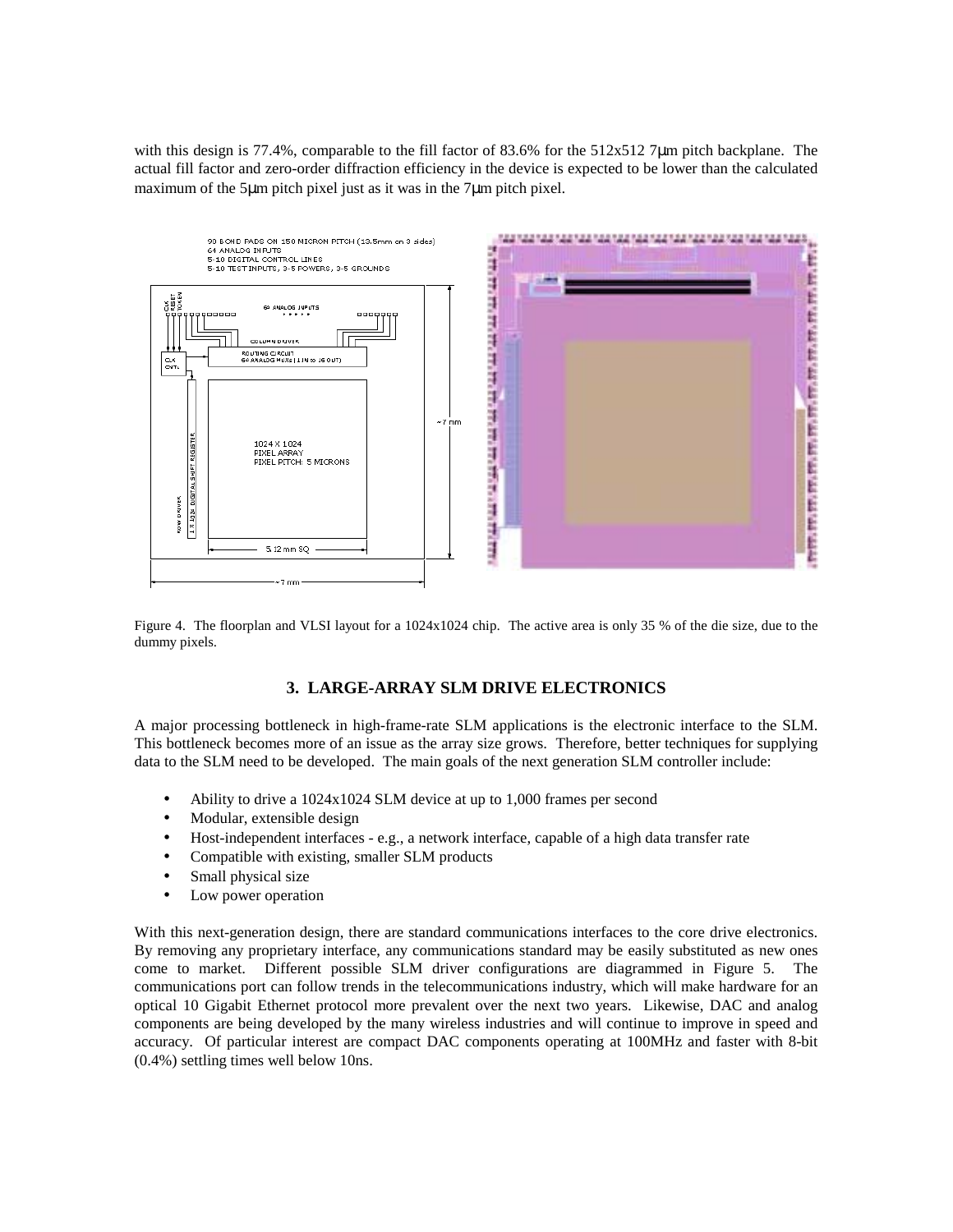

Figure 5. SLM controller system configurations.

At this time, the next-generation SLM driver hardware consists of three major modules:

- A *RAM / DAC board* provides dual-port memory that acts as a frame buffer, as well as the digital-toanalog converters (DAC's) and output amplifiers needed to drive a SLM device
- An *intelligent I/O controller*, which interfaces to a host computer or network via a gigabit Ethernet interface, and delivers data to one or two RAM / DAC boards
- A *high-speed digital interface controller*, which receives data from a digital device and loads it directly into the RAM / DAC board(s).

A SLM driver consists of either an intelligent I/O controller or a high-speed digital interface controller, married to one or two RAM / DAC boards. In addition, an external 5V DC power source is needed to provide power to the system.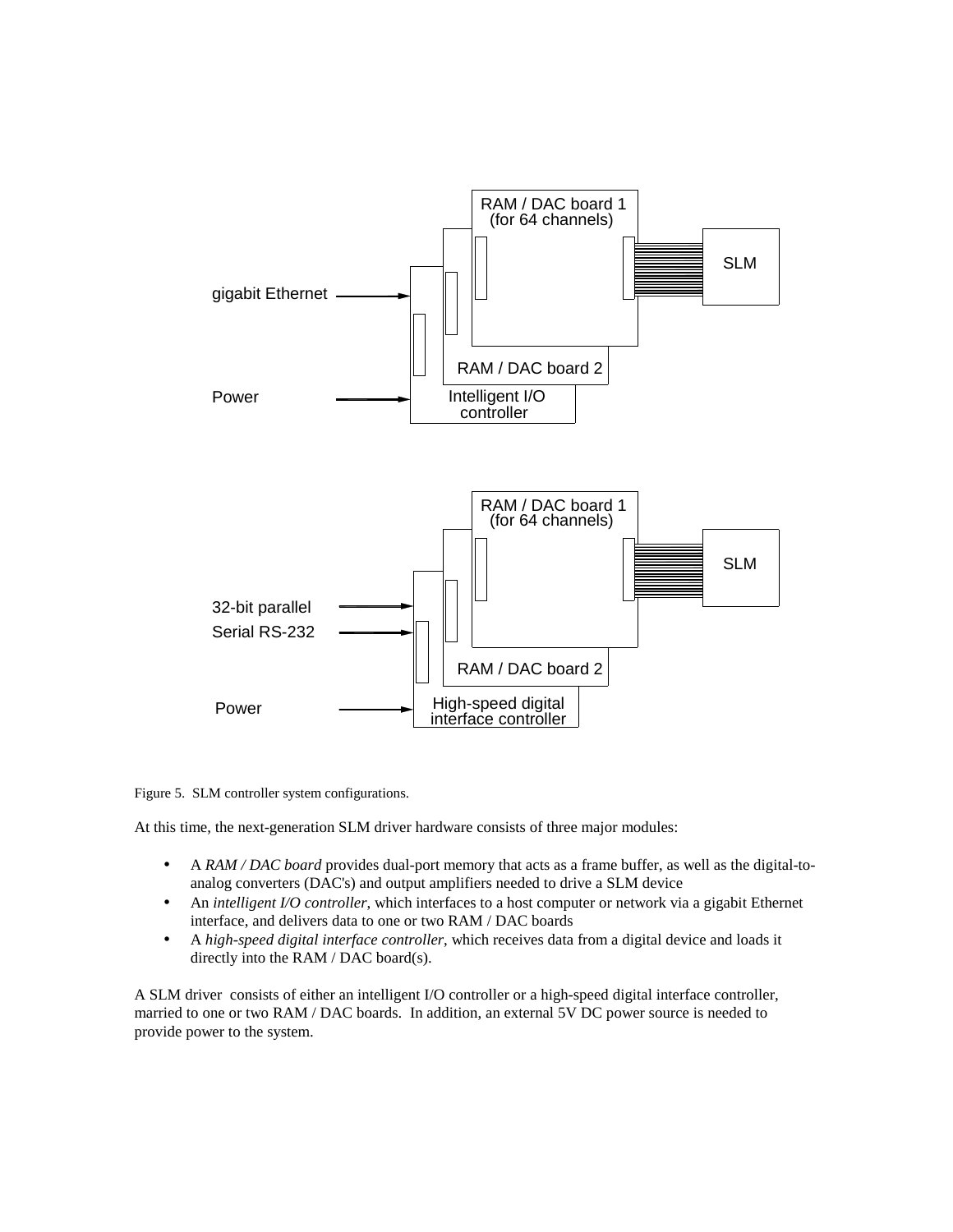#### **RAM / DAC board**

The RAM / DAC board provides the analog data interface to the SLM device. It is a modular design supporting up to 32 8-bit analog outputs. Two boards can be stacked together to accommodate up to 64 8-bit analog output channels.

#### **Intelligent I/O controller**

The intelligent I/O controller will allow a high-speed connection to a host computer, via a gigabit Ethernet network connection. The intelligent I/O controller has the following characteristics and limitations:

- Intelligent embedded system, running an embedded OS (e.g., VXworks or an embedded Linux) on a StrongARM CPU core
- Data rate from SDRAM to the RAM / DAC board(s) of approximately 239MB/S, or 239 frames per second for a 1024 x 1024 SLM, limited by IOP321's PBI bus bandwidth
- Data rate from host to SDRAM of approximately 100MB/S for the gigabit Ethernet interface
- 32 128 MB of local 200MHz DDR SDRAM memory, for image storage, Ethernet packet processing, and general CPU usage
- SLM timing, size, etc. configurable via software programmable registers
- Capability to synchronize SLM clock and frame to an external source, such as another controller or a camera

#### **High-speed digital interface controller**

Some applications require direct digital input, from a device like a high-speed camera or DSP board. The digital-input controller is compatible with the intelligent I/O controller, using the same form factor and RAM / DAC boards. A 32-bit or 64-bit parallel digital interface is supported. The interface consists of data lines and a clock input, which operate at up to 100MHz.

## **4. HIGH-SPEED, SMALL-PIXEL MODULATION**

The amount of computing power versus the size and weight of the processor is a very important trade space for certain applications such as target tracking from missile and space-based platforms. Because of this, the smaller pixel pitch is an important aspect in reducing size and weight of optical subsystems. Unfortunately, the smaller pixel further restricts voltage and reduces capacitance. As discussed above, these reductions detrimentally affect FLC modulation. Therefore, BNS is testing a new modulation technique which will offset these effects. This technique uses an analog FLC modulator which allows the coverglass voltage to be flipped, doubling the effective pixel voltage.

Coverglass flipping has, in the past, not worked with analog FLC modulators for two reasons. First, FLC modulators need fields of both polarities to utilize the FLC's full modulation, speed and accuracy. With a coverglass-flipping FLC modulator, only one polarity is available to drive the molecules for any one image, and therefore the benefits of flipping the coverglass are nullified. The second problem is that coverglassflipping schemes have historically produced a modulation gradient across the SLM. This is a result of a decrease in LC settling time for the pixels addressed immediately before the coverglass is flipped. The hardware raster scans data onto the SLM, so there is no correct time to flip the coverglass; whenever the coverglass is flipped all the rows on the SLM are in different phases of settling.

These problems are resolvable if the FLC molecules are field-treated to be pinned as a mono-domain at one extreme of their switching range. FLC consists of polar molecules that generally need both polarities to rotate through their full cone angle, and need to be driven to any given state presuming there is no physical force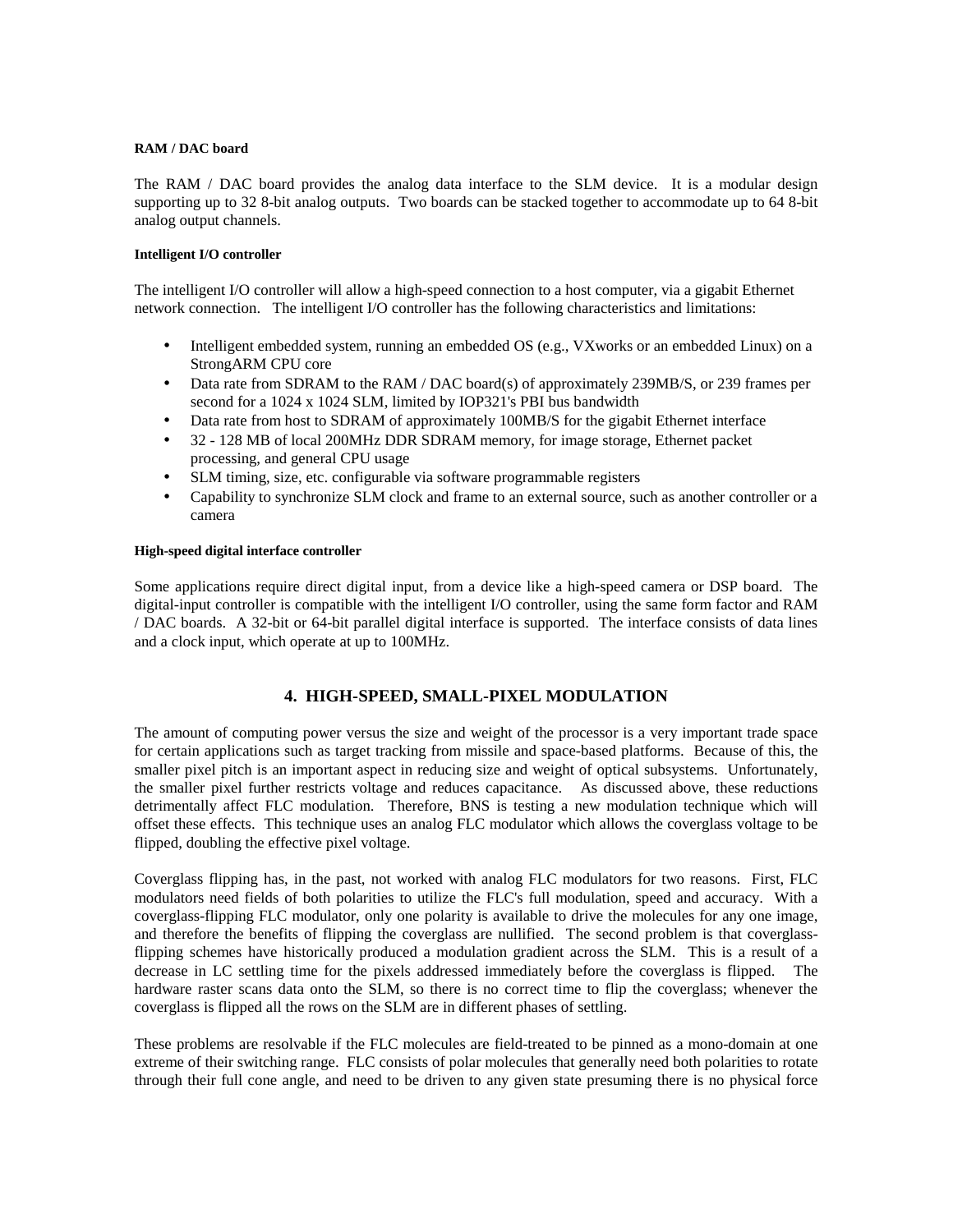pinning them to a particular state. The pinned state acts as a modulation stop and as a restoring force to return the molecules to the pinned state when no field or a negative field is applied. A positive voltage will cause the molecules to rotate in one direction through the full cone angle. Figure 6 illustrates the difference in modulation characteristics between field-treated and standard FLC modulators.



Figure 6. True (left) and inverse (right) binary images of a pinned FLC modulator.

Figure 6 demonstrates the operation of a pinned FLC modulator. The image on the left shows the LC of the large 'X' rotating 40° under an electric field of +2.5V. The background has no electric field applied. The image on the right shows the LC of the large 'X' rotating  $4^\circ$  in the opposite direction from the true rotation under an electric field of -2.5V. In this image it is important to note that the background still has no electric field applied to it, yet there is significantly less difference between the 'X' and background in this image than in the true image. The dissimilarity between the two images demonstrates the asymmetrical LC pinning in this device. If the LC were pinned, as it is normally, in the middle of the cone angle, the two images would appear to be exact inversions of each other. Using a field-treated FLC modulator with characteristics like those shown in Figure 7 allows for correction of both the overall modulation errors and the duty-cycle mismatches between pixels caused by flipping the coverglass. This type of modulator allows the pixel to be smaller, since less voltage and capacitance are needed for sub-millisecond operation.

## **5. CONCLUSION**

The optical path reduction obtained by using higher resolution SLMs helps reduce the weight and size of optical systems without introducing the alignment instabilities associated with path folding and path reduction techniques. Therefore, the development of large-array devices exceeding 50 lp/mm will help advance optical processing and holographic storage systems, as long as the LC modulators and addressing electronics provide for high frame rate operation also. The developments described by this paper address these issues.

## **ACKNOWLEDGEMENTS**

The authors would like to thank NASA's Ames Research Center and the Jet Propulsion Laboratory (JPL), for funding this work.

# **REFERENCES**